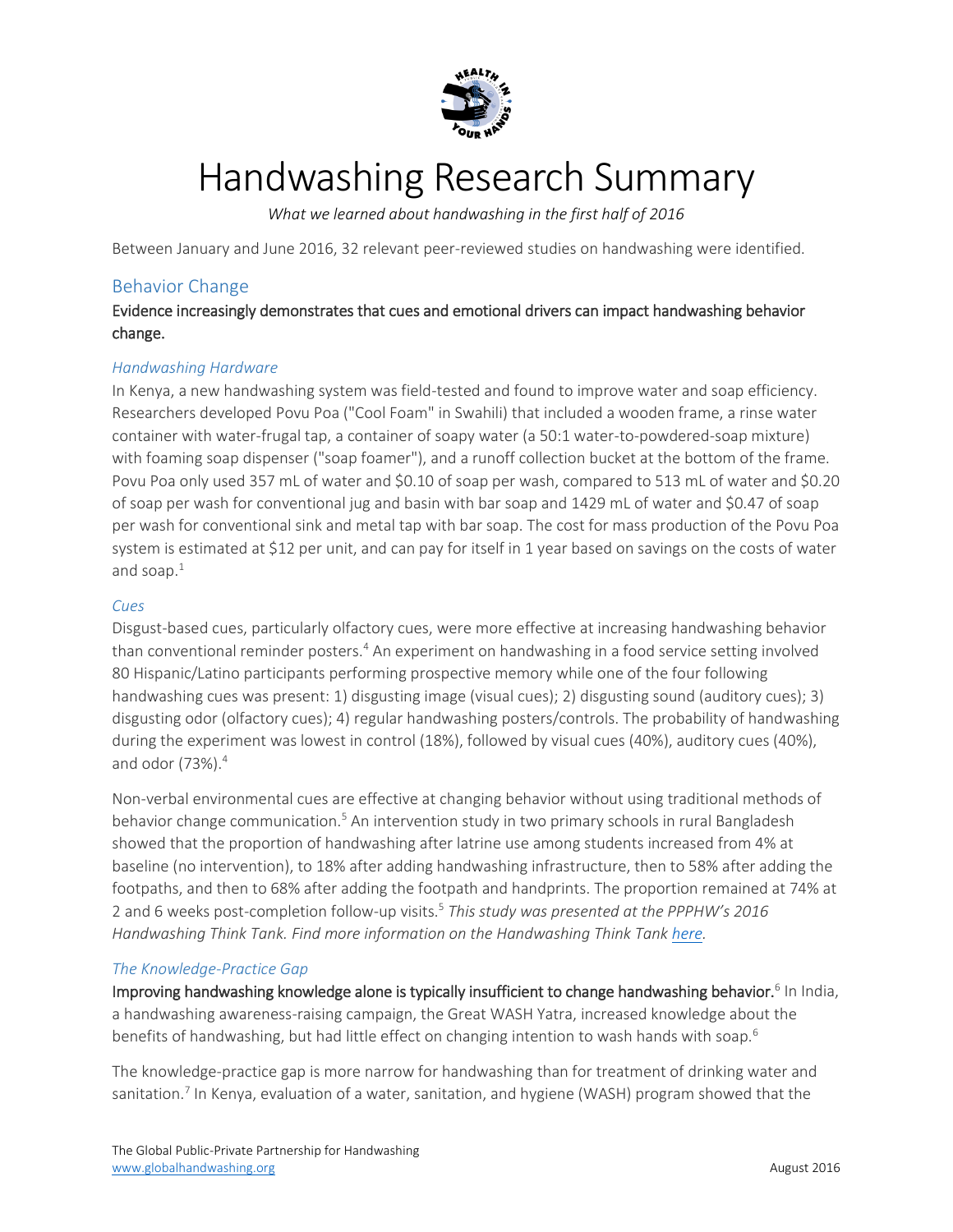

knowledge-behavior gap (the percent of respondents who were aware of the importance of the behavior practiced the behavior) in the communities with regard to personal hygiene was smaller (85%) than the gap in treatment of drinking water (49%) and sanitation (37%). The program significantly improved the proportion of handwashing after defecation, but there was a decrease in the proportion of respondents who washed their hands after attending to a child who had defecated.<sup>7</sup>

Hospitalization for cholera can serve as a teachable moment for behavior change in WASH, including handwashing.<sup>8</sup> In Bangladesh, researchers developed and assessed the week-long Cholera Hospital-Based Information for 7 Days (CHoBI7) intervention program. Household members in the intervention arm had significantly higher odds than households in the control arms of handwashing with soap at key times (50% vs. 18%; OR = 4.71; 95% CI = 2.61,8.49) and preparing and using soapy water (71% vs. 9%, respectively).<sup>8</sup>

Implementing and sustaining large-scale hygiene promotion programs is still a challenge.<sup>9,10</sup> For instance, evaluation of UNICEF's assisted WASH program showed that the coverage rate of handwashing places in schools remained inadequate after the end of the program period.<sup>9</sup>

Data collected in response to the Global Analysis and Assessment of Sanitation and Drinking Water 2013/2014 Survey showed large variations by country with regard to the definitions of hygiene and hygiene-related activities. Challenges in hygiene promotion included poor implementation of policies, weak coordination mechanisms, human resources limitations, and lack of available hygiene promotion budget data.<sup>10</sup>

## *Food Hygiene*

A qualitative study in Bangladesh described the food preparation process and handwashing opportunities during food preparation among 24 caregivers in three rural villages. Community members typically ate curry and rice at meals, accompanied by uncooked mashed food and salad that were mixed by hand. Food preparation was interrupted by tasks that could contaminate hands and the preparers would then continue the food preparation process without washing their hands; not all components needed for handwashing were within easy reach.<sup>31</sup>

## Benefits of Handwashing

Handwashing halts the spread of infection and is effective in preventing the spread of some diseases, including:

#### *Cholera*

In Bangladesh, researchers developed and assessed the efficacy of the week-long Cholera Hospital-Based Intervention for 7 Days using a randomized trial design. The intervention included teaching household members of cholera patients about handwashing with soap and water treatment to initiate standard of care and reduce their risk of contracting cholera. During the intervention period, prevalence of *V. cholerae* infection was 7% in the intervention arm compared to 14% in the control arm. Prevalence of symptomatic *V. cholerae* infection was 0% in the intervention arm vs. 5% in the control arm.<sup>11</sup>

#### *Diarrhea*

Studies in Mozambique and India found that self-reported handwashing may have a protective effect against moderate to severe diarrhea (MSD). A comprehensive school-based WASH intervention was associated with lower absenteeism due to diarrhea in Mali.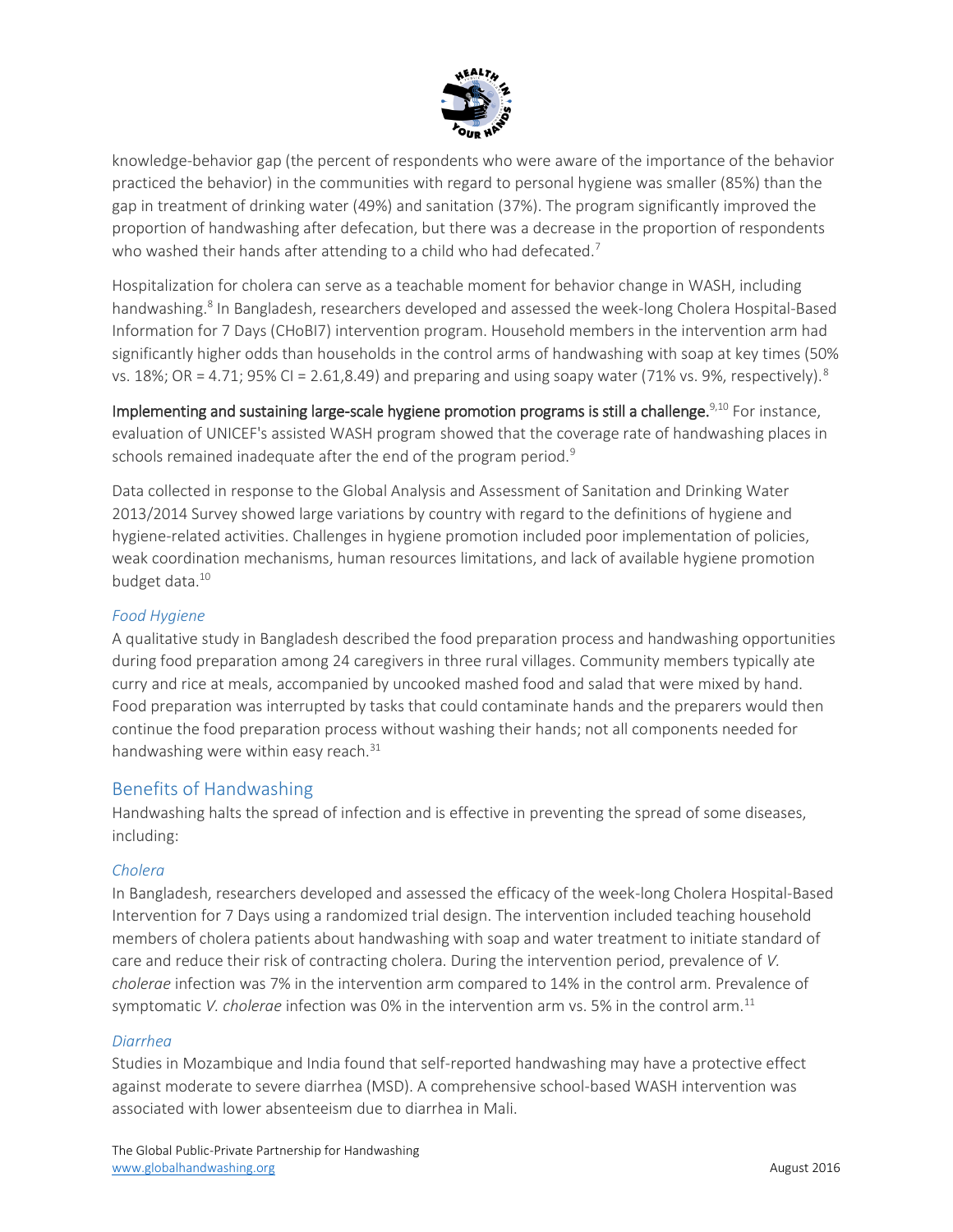

The Global Enteric Multicenter Study, a multi-country case-control study, assessed the association between shared sanitation facility and MSD in children under the age of five. At five sites in The Gambia, Kenya, Mali, Bangladesh, and Pakistan, this study found that association between self-reported handwashing with soap or ash and MSD was not significant. However, the association was significant at the study sites in Mozambique and India (adjusted matched OR=0.65, 95% CI = 0.45, 0.92 and OR = 0.73, 95% CI = 0.61, 0.88, respectively).<sup>12</sup> As the data is self-reported, interpretation should be made with  $c$ aution $13$ 

In Mali, a WASH intervention was delivered to 100 beneficiary schools that were matched with 100 comparison schools.<sup>14</sup> Pupils in the beneficiary schools had lower odds of self-reported absence due to diarrhea than those in the comparison schools (OR = 0.73; 95% CI = 0.56,0.94). But, the odds of being absent at roll call was higher in the beneficiary schools than in the comparison schools (OR = 1.23; 95% CI = 1.06, 1.42). School-wide WASH interventions resulted in reduced absenteeism due to diarrhea, but not the overall absenteeism rate. $^{14}$ 

## *Healthcare-Associated Infections (HAIs)*

In the Guizhou Province of China and Kampong Cham Province of Cambodia, improved handwashing compliance is associated with a decrease in prevalence of HAIs. In China, researchers assessed an intervention designed to improve hand hygiene compliance among healthcare workers in a hospital setting; prevalence of HAIs decreased from 3.56% at baseline to 2.25% after the intervention.<sup>15</sup>

In Cambodia, a hand hygiene education program was provided for all healthcare workers in January 2012. After the program, hand hygiene promotional posters were provided and alcohol gel was placed at the sinks of each ward. The surgical site infection incidence at the study hospital decreased from 32.3% in the final quarter of 2011 to 1.0% in the final quarter of 2014.<sup>16</sup>

## *Helminthic Infections*

In Ethiopia, better quality of sanitation and hygiene was associated with lower levels of hookworm infections.<sup>17</sup> In the 2013-2014 Ethiopian national parasitic mapping program, schools with higher sanitation and hygiene scores (i.e., distinguished as those with better availability of latrines with soap or ash, basins, and water for handwashing) had significantly fewer pupils with hookworm infections compared to schools with lower sanitation and hygiene scores (Kendall's tau = -0.08; 95% CI = -0.13, - 0.02). Schools with higher sanitation and hygiene scores also had lower infection intensities of certain types of worms (*A. lumbricoides* and *T. trichiura*), but the differences were not statistically significant.<sup>17</sup>

In western Kenya, handwashing at school was associated with lower odds of *A. lumbricoides* in children who attended schools with an improved water source, but was non-significant in schools without improved water sources. The association was stronger among those who washed hands at both school and home in schools with improved water source, but the association was non-significant among students in schools without an improved water source.<sup>19</sup> The benefit of handwashing in preventing A. *lumbricoides* infection varies by whether the school has continuous access to an improved water source.

A cross-sectional study on factors associated with soil-transmitted helminth (STH) infection among preschool-aged children and school-aged children in Kibera Slum, Nairobi, Kenya, showed that drying hands with a clean towel after handwashing was associated with significantly lower odds of STH infection,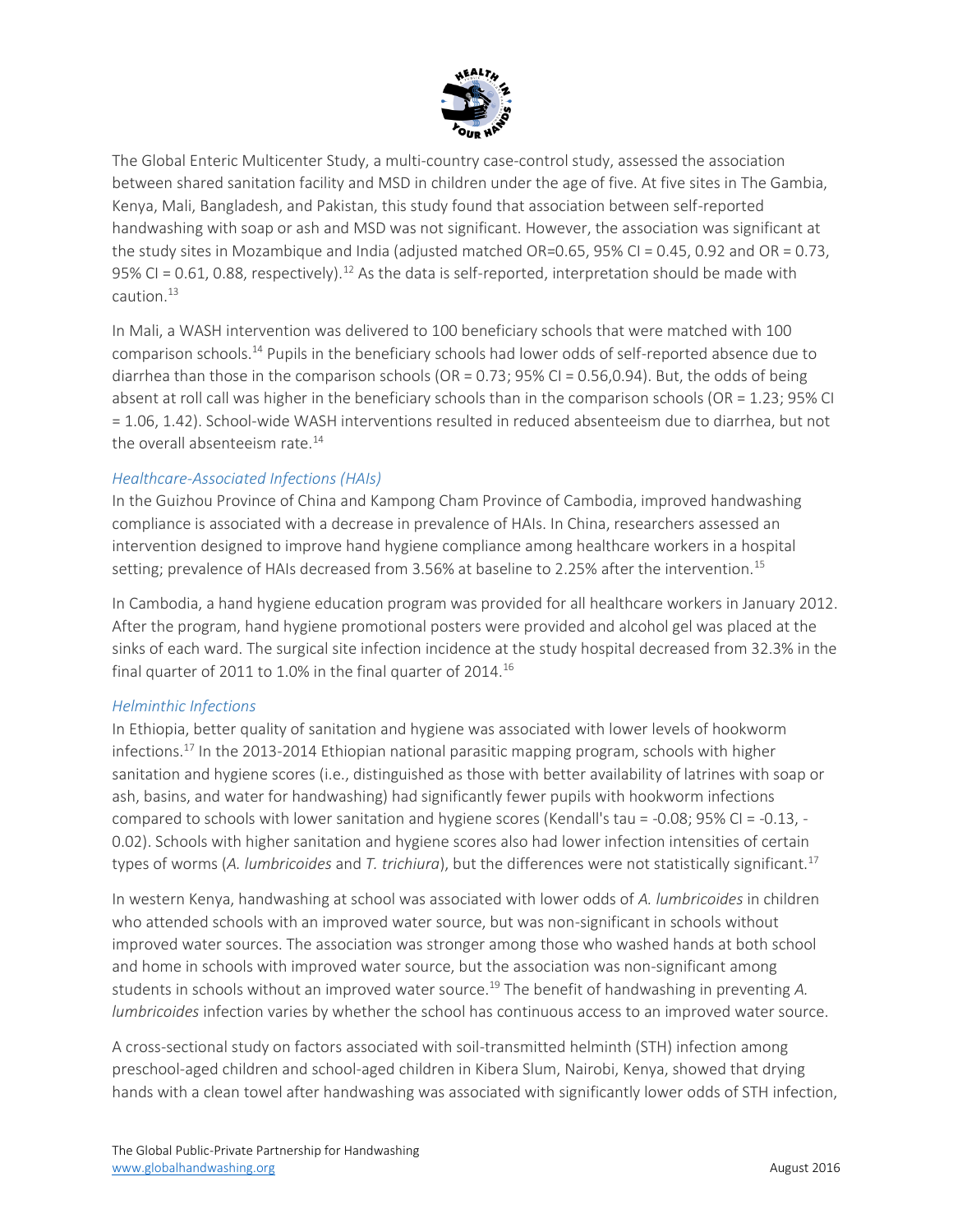

(adjusted PR = 0.60; 95% CI = 0.40,0.92), while handwashing and other methods of hands-drying did not have significant associations.<sup>18</sup>

#### *Influenza*

## Self-reported hand hygiene was found to be associated with lower odds of seasonal influenza and

influenza-like illness in China. In Fujian Province, southeastern China, 100 laboratory-confirmed cases of seasonal influenza were recruited for a case-control study. Self-reported handwashing practice was measured by a "handwashing score" ranging from 0 to 9. Progressively more frequent handwashing habits were associated with progressively lower odds of seasonal influenza (per unit of handwashing score OR = 0.58; 95% CI = 0.47, 0.72re).<sup>20</sup> A cross-sectional study conducted among 13,003 Beijing residents showed that those who reported practicing optimal hand hygiene had lower prevalence of influenza-like illness (ILI) than those who did not report practicing optimal hand hygiene (44.2% vs. 49.5%,  $OR = 0.87$ ; 95% CI = 0.80, 0.94). The association was the third-strongest, after associations between ILI and not sharing towels and handkerchiefs, and ILI and regular physical exercise. $^{21}$ 

#### *Stunting*

Children of mothers who wash their hands with soap or ash have higher mean height-for-age than children of mothers who do not. In 2010, a cross-sectional study was conducted amongst 1,227 children aged 6- 23.99 months and their mothers from 18 clusters of villages in rural Jharkhand and Odisha in India to identify individual determinants associated with the children's height-for-age z-score (HAZ). Handwashing with a cleansing agent (e.g. soap or ash) was the third-strongest protective factor (HAZ adjusted beta = +0.32; 95% CI = +0.11, +0.53), after cooking outdoors rather than in the main living area (HAZ adjusted beta = +0.66; 95% CI = +0.35, +0.98) and birth spacing (HAZ beta = +0.40; 95% CI = +0.09, +0.71).<sup>22</sup>

#### *Viruses*

In Guangdong Province, China, children 10 years old and younger who "often" washed their hands after using the toilet had lower odds of hand, foot, and mouth disease, but the association was not statistically significant (age-adjusted OR = 0.79; 95% CI = 0.35,1.75). However, those who "often" washed their hands before meals had significantly lower odds of hand, foot, and mouth disease (adjusted OR = 0.41, 95% CI = 0.19, 0.89). Unfortunately, the study did not distinguish between handwashing with water alone and handwashing with a cleansing agent.<sup>23</sup>

## Determinants of Handwashing

Successful handwashing behavior change requires both the availability of facilities (e.g. a handwashing station with soap and water) and adoption of a good handwashing habit. Among mothers, the availability of handwashing facilities may influence handwashing with soap after defecation. Other determinants of handwashing may also depend on the activities around the behavior. For instance, the frequency of handwashing before eating may vary depending upon the type of food to be eaten or handwashing before cooking food may be influenced by the perceived threat of germs.

In Zimbabwe's Mawabeni commune, a mixed-methods cross-sectional study among mothers of children under the age of five showed that all mothers reported handwashing after defecation, but only about one-fourth washed their hands with soap (23%). Mothers who practiced open defecation reported that they tended to forget to wash their hands after returning home from defecating in the bush due to the long time interval. Mothers with latrines at home identified not having a handwashing facility at home as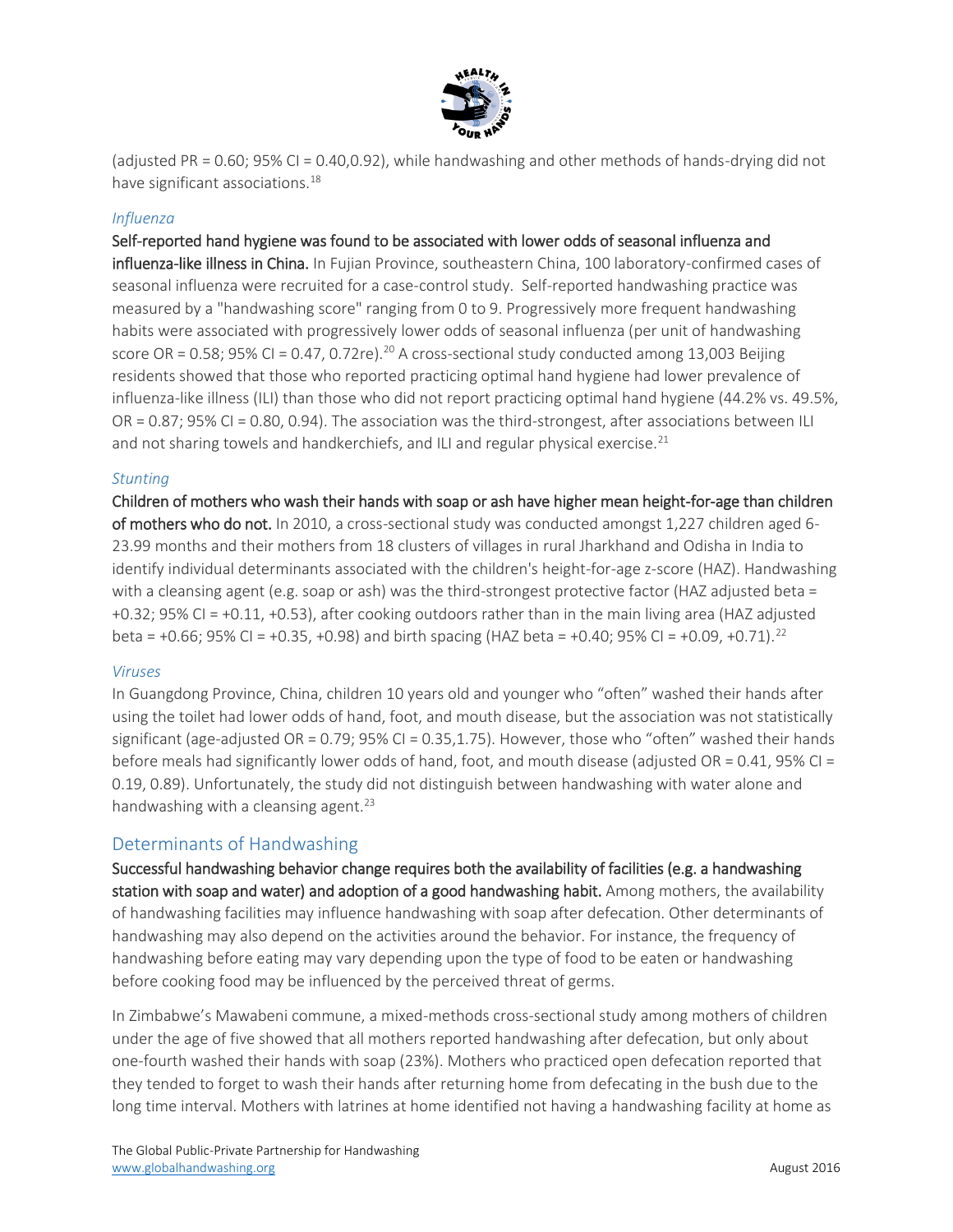

a limiting factor. All mothers reported handwashing before eating main meals (i.e., breakfast, lunch, and supper) and cooked foods, but only 63% said that they washed their hands before eating fruits, nuts, and maize. Only 23% of mothers washed their hands before preparing food, with some mothers highlighting that they did not wash their hands because the food would go through a cooking process which would kill germs. Focus group discussions showed that unavailability or a limited supply of water for handwashing was a barrier to handwashing at critical moments.<sup>24</sup>

Household handwashing behavior was associated with having both an improved sanitation facility and improved water sources, even after adjusting for socioeconomic status indicators. The Vietnam Multiple Indicator Cluster Survey, a large-scale nationally-representative survey, showed that household-level "handwashing behavior" (i.e., defined as having a specific place for handwashing and having cleansing materials and water available at that specific place) was positively associated with the education level and ethnicity of the household head, the household wealth index, having an improved sanitation facility (adjusted OR =  $1.69$ ; 95% CI =  $1.37$ , 2.09), and having improved water sources (adjusted OR =  $1.74$ ; 95% CI = 1.37,2.21). The investigators adjusted all independent variables for one another in the final multivariate regression model.<sup>28</sup>

A study in Uganda found that the perceived risk of infection amongst healthcare workers may influence their decision to practice proper hand hygiene. This study, which was conducted among healthcare workers at two hospitals, showed that handwashing did not happen at 80% of all handwashing opportunities. Many sinks were non-functioning and lacked clean towels for hand drying. Staff reported washing hands between patient contact and felt that the current facilities were adequate. However, the staff also indicated selective hand hygiene practice. For instance, the staff used alcohol-based hand rub only when dealing with a patient who appeared to be infective.<sup>25</sup>

#### *Action Control*

Action control is the continuous evaluation of one's own handwashing behavior. This was found to be the bridge in the planning-behavior gap for handwashing in among students in Costa Rica.

In this longitudinal study conducted among 440 undergraduate students, self-efficacy—the belief in one's capacity to wash one's hands whenever required, e.g., "I am confident that I can clean my hands regularly, even when I am in a hurry"—and outcome expectancies—the expected benefits of handwashing, e.g., "If I wash my hands frequently every day, then I'll stay healthy"—predicted the students' intention for handwashing. Planning and action control were mediated between intention and changes in handwashing frequency. Action control was the most proximal factor in handwashing behavior and was determined to be the bridge of the planning-behavior gap.<sup>26</sup>

#### *Psychosocial and Contextual Factors*

Alternatively, psychosocial and contextual factors together explained nearly half of the variation in handwashing frequency among caregivers of schoolchildren in Burundi. In rural Burundi, a cross-sectional study among 660 caregivers of schoolchildren showed that contextual factors (e.g., household wealth, amount of water per person, and having a designated place for handwashing) accounted for 13% of the variation in handwashing frequency. The addition of psychosocial factors to the model then explained 41% of the variation in handwashing frequency. In the final model, amount of water per person was the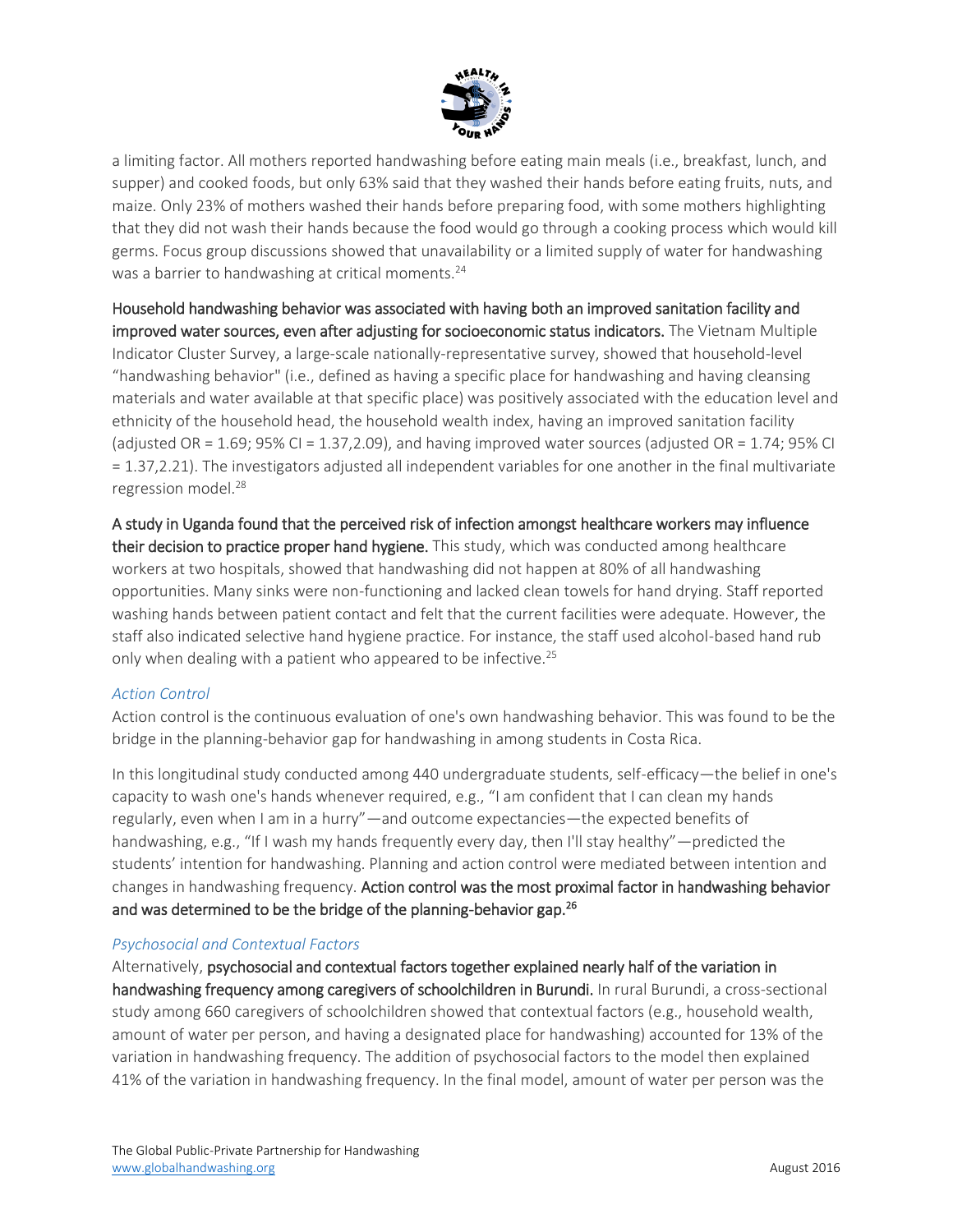

only significant contextual factor. Self-efficacy, planning, and remembering to wash hands were significant psychosocial factors.<sup>27</sup>

In Bangladesh, a cross-sectional study among 200 undergraduate students of a private university using a semi-structured questionnaire showed that a handwashing behavior score (i.e., calculated from selfreported handwashing practice) was significantly associated with age group, marital status, educational status, and mother's education when each association was adjusted for all other covariables.<sup>29</sup>

# Inclusive WASH

For disabled persons in Malawi, disability affected handwashing primarily due to physical barriers. In 10 traditional authorities and townships, investigators purposively selected and interviewed 36 disabled persons and 15 caregivers. Water access was the most commonly reported challenge among disabled respondents in rural areas, as piped water is not available and disabled individuals cannot readily take a container to buy water from the kiosks. As such, they must pay for both the water and for another person to carry water for them. None of the participants reported soap availability as a challenge. Physical barriers makes handwashing problematic for disabled individuals because clean hands often have to be placed back on crutches, wheelchairs, or other surfaces that are unclean.<sup>30</sup>

# Measurement of Handwashing Efficacy

Measurement of handwashing behavior and efficacy across studies remains a challenge. A review of methods for evaluating the efficacy of handwashing in preventing transmission of harmful pathogens showed a large variation with regard to: how the hands are inoculated with the study microorganisms; the methods used to recover microorganisms from the hands; and the indicator organisms tested. These variations can make it difficult to compare studies. As such, there is a need to both develop more standardized handwashing test methods and form guidelines on minimal information required before handwashing experiment results can be published.<sup>32</sup>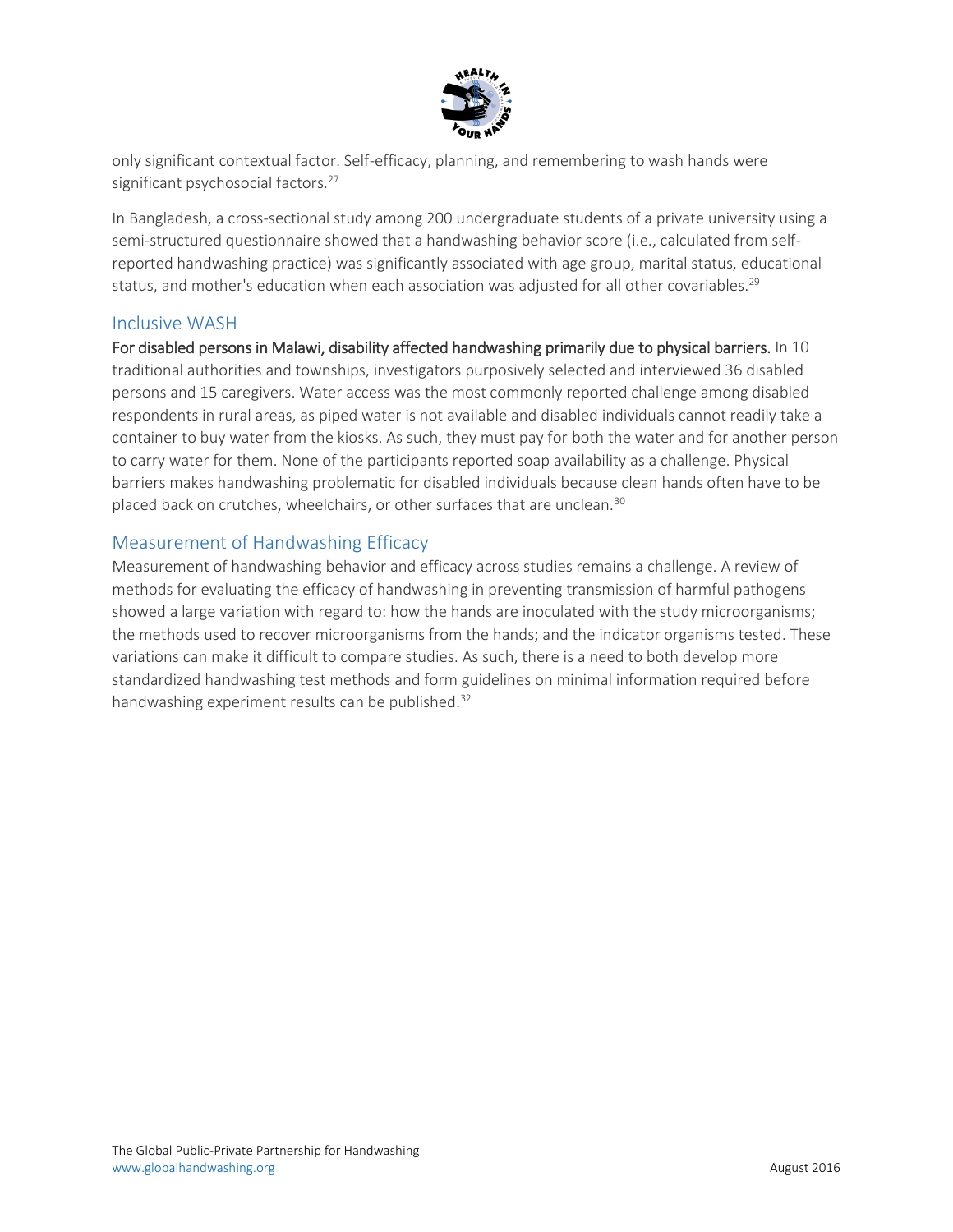

# References

Whinnery J, Penakalapati G, Steinacher R, Wilson N, Null C, Pickering AJ. Handwashing With a Water-Efficient Tap and Low-Cost Foaming Soap: The Povu Poa "Cool Foam" System in Kenya. *Glob Health Sci Pract*. 2016;4(2):336-341. doi:10.9745/GHSP-D-16-00022.

de Witt Huberts J, Greenland K, Schmidt W-P, Curtis V. Exploring the potential of antimicrobial hand hygiene products in reducing the infectious burden in low-income countries: An integrative review. *Am J Infect Control*. 2016;44(7):764-771. doi:10.1016/j.ajic.2016.01.045.

Conover DM, Gibson KE. Comparison of two plain soap types for removal of bacteria and viruses from hands with specific focus on food service environments. *Food Control*. 2016;69:141-146. doi:10.1016/j.foodcont.2016.04.047.

Pellegrino R, Crandall PG, Seo H-S. Using Olfaction and Unpleasant Reminders to Reduce the Intentionbehavior Gap in Hand Washing. *Sci Rep*. 2016;6:18890.

Dreibelbis R, Kroeger A, Hossain K, Venkatesh M, Ram PK. Behavior Change without Behavior Change Communication: Nudging Handwashing among Primary School Students in Bangladesh. *Int J Environ Res Public Health*. 2016;13(129):1-7. doi:10.3390/ijerph13010129.

Seimetz E, Kumar S, Mosler H-J. Effects of an awareness raising campaign on intention and behavioural determinants for handwashing. *Health Educ Res*. 2016;31(2):109-120. doi:10.1093/her/cyw002.

Schlegelmilch MP, Lakhani A, Saunders LD, Jhangri GS. Evaluation of water, sanitation and hygiene program outcomes shows knowledge-behavior gaps in Coast Province, Kenya. *Pan Afr Med J*. 2016;23:145. doi:10.11604/pamj.2016.23.145.7546.

George CM, Jung DS, Saif-Ur-Rahman KM, Monira S, Sack DA, Rashid M, Mahmud T, Mustafiz M, Rahman Z, Bhuyian SI, Winch PJ, Leontsini E, Perin J, Begum F, Zohura F, Biswas S, Parvin T, Sack RB, Alam M. Sustained Uptake of a Hospital-Based Handwashing with Soap and Water Treatment Intervention (Cholera-Hospital-Based Intervention for 7 Days [CHoBI7]): A Randomized Controlled Trial. *Am J Trop Med Hyg*. 2016;94(2):428-436. doi:10.4269/ajtmh.15-0502.

Mogaji HO, Adeaga DO, Yusuff QA, Johnson ME, Ekpo UF. Preliminary Evaluation of UNICEF's Assisted Water, Sanitation and Hygiene (WASH) Programme Using Interview Guides and Spot Checks in Ogun State, Nigeria. *Annu Res Rev Biol*. 2016;9(2):1-7. doi:10.9734/ARRB/2016/20307.

Moreland LD, Gore FM, Andre N, Cairncross S, Ensink JHJ. Monitoring the inputs required to extend and sustain hygiene promotion: findings from the GLAAS 2013/2014 survey. *Trop Med Int Health*. 2016:n/an/a. doi:10.1111/tmi.12723.

George CM, Monira S, Sack DA, Rashid M, Saif-Ur-Rahman KM, Mahmud T, Rahman Z, Mustafiz M, Bhuyian SI, Winch PJ, Leontsini E, Perin J, Begum F, Zohura F, Biswas S, Parvin T, Zhang X, Jung D, Sack RB, Alam M. Randomized Controlled Trial of Hospital-Based Hygiene and Water Treatment Intervention (CHoBI7) to Reduce Cholera. *Emerg Infect Dis*. 2016;22(2):233-241. doi:10.3201/eid2202.151175.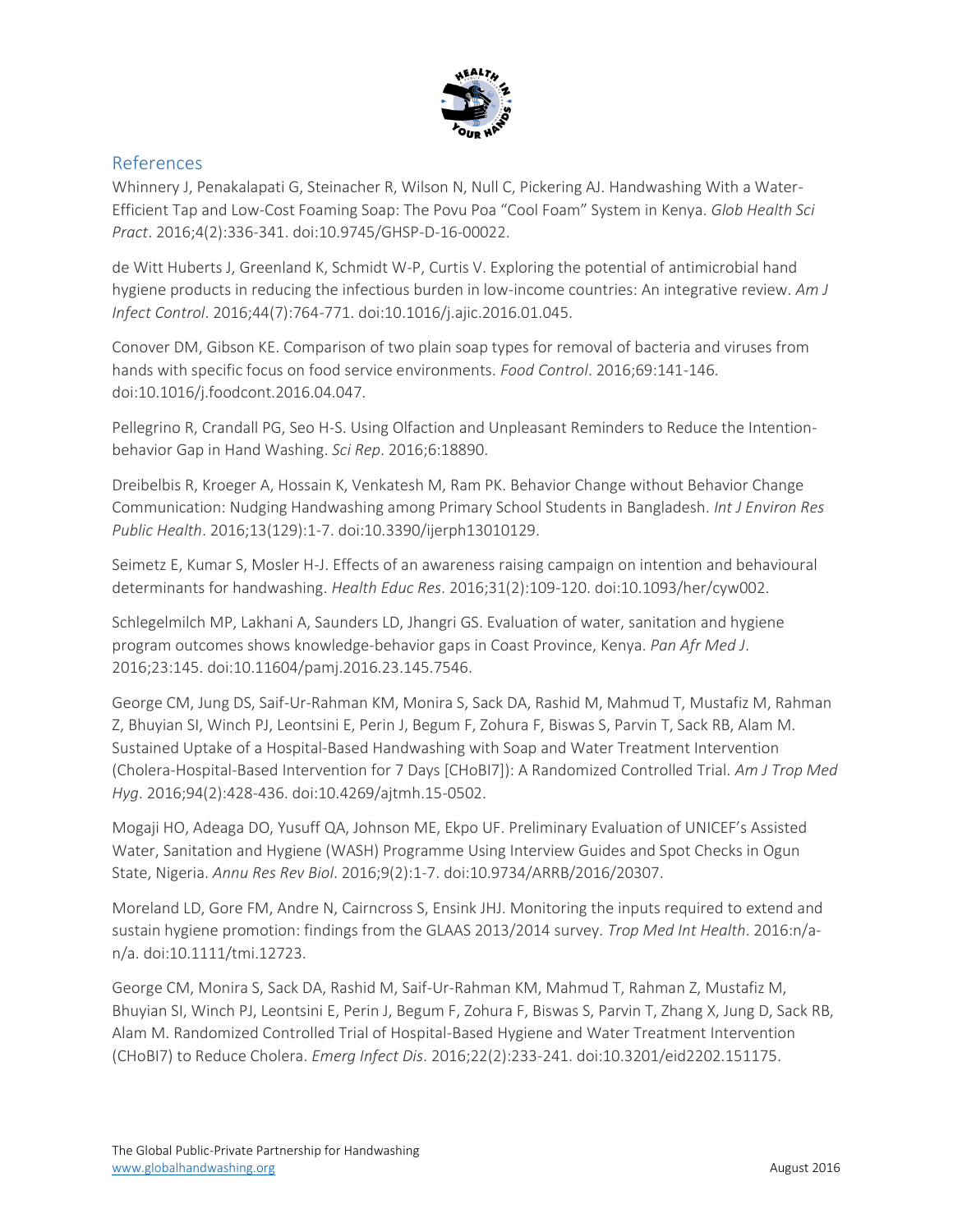

Baker KK, O'Reilly CE, Levine MM, Kotloff KL, Nataro JP, Ayers TL, Farag TH, Nasrin D, Blackwelder WC, Wu Y, Alonso PL, Breiman RF, Omore R, Faruque ASG, Das SK, Ahmed S, Saha D, Sow SO, Sur D, Zaidi AKM, Quadri F, Mintz ED. Sanitation and Hygiene-Specific Risk Factors for Moderate-to-Severe Diarrhea in Young Children in the Global Enteric Multicenter Study, 2007–2011: Case-Control Study. *PLoS Med*. 2016;13(5):e1002010. doi:10.1371/journal.pmed.1002010.

Crocker J, Bartram J. Interpreting the Global Enteric Multicenter Study (GEMS) Findings on Sanitation, Hygiene, and Diarrhea. *PLoS Med*. 2016;13(5):e1002011. doi:10.1371/journal.pmed.1002011.

Trinies V, Garn JV, Chang HH, Freeman MC. The Impact of a School-Based Water, Sanitation, and Hygiene Program on Absenteeism, Diarrhea, and Respiratory Infection: A Matched–Control Trial in Mali. *Am J Trop Med Hyg*. 2016;15(757). doi:10.4269/ajtmh.15-0757.

Mu X, Xu Y, Yang T, Zhang J, Wang C, Liu W, Chen J, Tang L, Yang H. Improving hand hygiene compliance among healthcare workers: an intervention study in a Hospital in Guizhou Province, China. *Braz J Infect Dis*. 2016. doi:10.1016/j.bjid.2016.04.009.

Sansam S, Yamamoto E, Srun S, Sinath Y, Moniborin M, Sim KB, Reyer JA, Yoshida Y, Hamajima N. Assessment of hand hygiene compliance after hand hygiene education among health care workers in Cambodia. *Nagoya J Med Sci*. 2016;78:151-162.

Grimes JET, Tadesse G, Mekete K, Wuletaw Y, Gebretsadik A, French MD, Harrison WE, Drake LJ, Gardiner IA, Yard E, Templeton MR. School Water, Sanitation, and Hygiene, Soil-Transmitted Helminths, and Schistosomes: National Mapping in Ethiopia. Knopp S, ed. *PLoS Negl Trop Dis*. 2016;10(3):e0004515. doi:10.1371/journal.pntd.0004515.

Worrell CM, Wiegand RE, Davis SM, Odero KO, Blackstock A, Cuéllar VM, Njenga SM, Montgomery JM, Roy SL, Fox LM. A Cross-Sectional Study of Water, Sanitation, and Hygiene-Related Risk Factors for Soil-Transmitted Helminth Infection in Urban School- and Preschool-Aged Children in Kibera, Nairobi. Deribe K, ed. *PLoS ONE*. 2016;11(3):e0150744. doi:10.1371/journal.pone.0150744.

Garn JV, Mwandawiro CS, Nikolay B, Drews-Botsch CD, Kihara JH, Brooker SJ, Simiyu EW, Okoyo C, Freeman MC. Ascaris lumbricoides Infection Following School-Based Deworming in Western Kenya: Assessing the Role of Pupils' School and Home Water, Sanitation, and Hygiene Exposures. *Am J Trop Med Hyg*. 2016;94(5):1045-1054. doi:10.4269/ajtmh.15-0362.

Liu M, Ou J, Zhang L, Shen X, Hong R, Ma H, Zhu B-P, Fontaine RE. Protective Effect of Hand-Washing and Good Hygienic Habits Against Seasonal Influenza: A Case-Control Study. Rosenthal. K, ed. *Medicine (Baltimore)*. 2016;95(11):e3046. doi:10.1097/MD.0000000000003046.

Wu S, Ma C, Yang Z, Yang P, Chu Y, Zhang H, Li H, Hua W, Tang Y, Li C, Wang Q. Hygiene Behaviors Associated with Influenza-Like Illness among Adults in Beijing, China: A Large, Population-Based Survey. Nishiura H, ed. *PLoS ONE*. 2016;11(2):e0148448. doi:10.1371/journal.pone.0148448.

Saxton J, Rath S, Nair N, Gope R, Mahapatra R, Tripathy P, Prost A. Handwashing, sanitation and family planning practices are the strongest underlying determinants of child stunting in rural indigenous